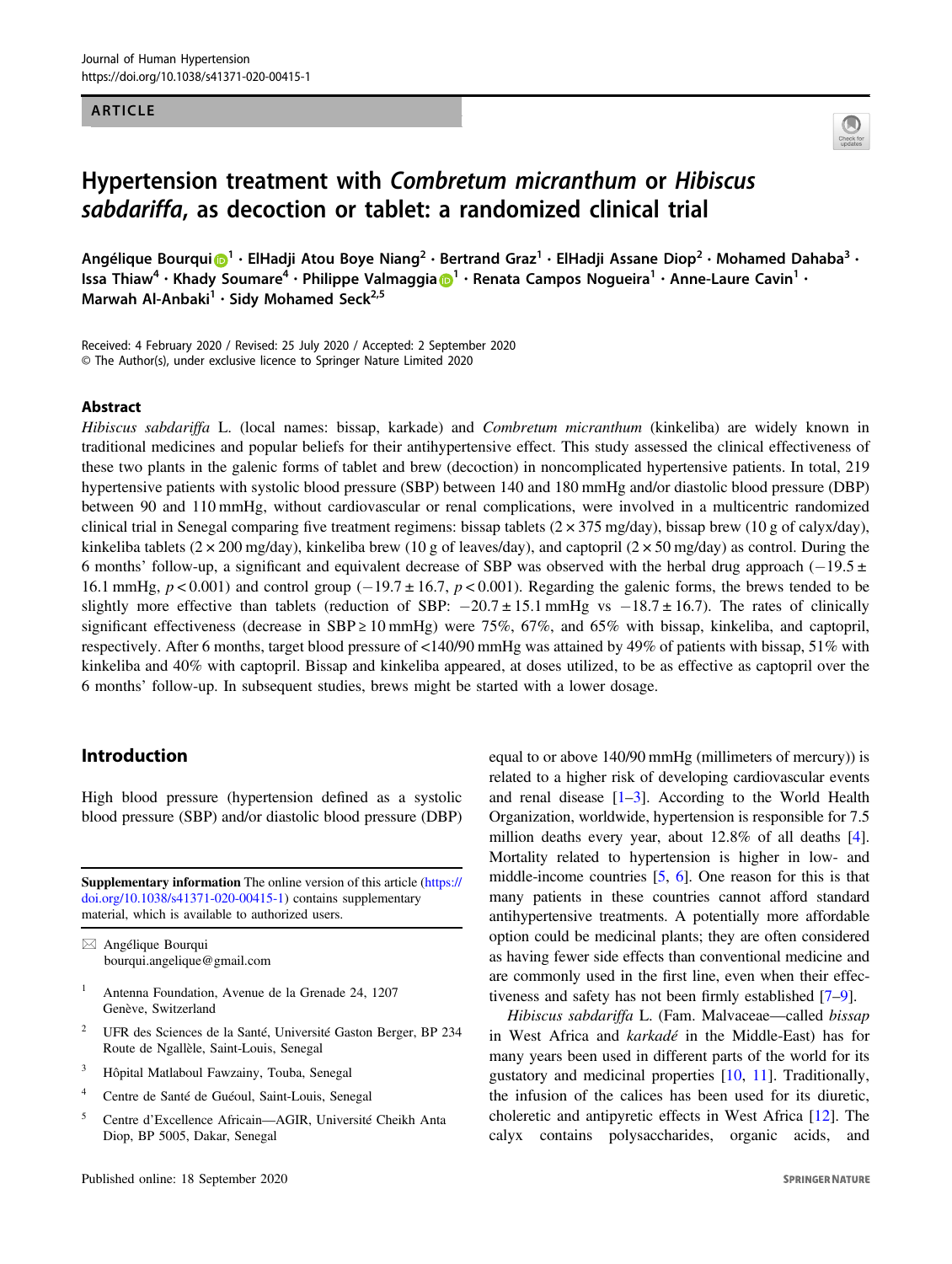flavonoids, mainly anthocyanins [[13\]](#page-7-0). Studies have shown that anthocyanins hypotensive effect could be explained by two main mechanisms: the modulation of aldosterone activity and the inhibitory effect of the angiotensin converting enzyme  $[11, 14-16]$  $[11, 14-16]$  $[11, 14-16]$  $[11, 14-16]$  $[11, 14-16]$  $[11, 14-16]$ . Also, the hibiscus acid may have a vasorelaxant activity [\[17](#page-7-0)].

Combretum micranthum G. Don (Fam. Combretaceae called kinkeliba in West Africa) grows wild in large parts of Sub-Saharan Africa [\[18](#page-7-0)]. In Senegal, the herbal brew is commonly drunk at breakfast. This traditional bush tea is also used as a diuretic, antimalarial, and digestive. The leaves contain mainly flavonoids and catechins with potential antihypertensive activity [[19\]](#page-8-0). When plants are safe and effective, and especially when they are classified as food products as is the case with those studied here, they can represent a culturally appropriate, well-tolerated, and affordable approach to help curb the hypertension epidemic.

Several clinical trials have confirmed the safety and effectiveness of H. sabdariffa as an antihypertensive [\[20](#page-8-0), [21](#page-8-0)]. However, according to our knowledge, there is a lack of information regarding the clinical effects of C. micranthum, especially of the brew on blood pressure. After a first short clinical trial with capsules of H. sabdariffa and C. micranthum powder, this study aimed at assessing the long-term effects of these food products on hypertension [\[20](#page-8-0)]. It also compared the effectiveness of the same plants in two galenic forms: tablet or brew; considering that the brew would be the more affordable solution for popular use.

# Materials and methods

# Study design and intervention

This study was a randomized controlled trial conducted in community medical centers in three sites in the north-west of Senegal: Saint Louis, Touba, and Guéoul. Enrollment and follow-up of patients extended from July 2017 to July 2019.

# Eligibility of patients

Patients were eligible for the study in the following conditions:

Inclusion criteria

- (1) Age between 20 and 70 years.
- (2) SBP between 140 and/or 180 mmHg and/or DBP between 90 and 110 mmHg.
- (3) No clinical or biological sign of cardiovascular or renal failure (normal serum creatinine).
- (4) No clinical or biological sign of diabetes (normal glycaemia).
- (5) No antihypertensive medication for the past 2 weeks (neither pharmacological nor traditional).
- (6) No previous adverse reaction associated with kinkeliba or bissap or captopril use.
- (7) No concomitant use of the studied plants or other food supplements that could affect blood pressure. Exclusion criteria
- 
- (1) Rapid increase of the arterial pressure requiring emergency medical treatment.
- (2) Pregnant or breast-feeding women.
- (3) Medical or other treatment (except those of the study), significantly and continuously influencing arterial pressure.
- (4) Any serious adverse event requiring specific treatment after medical consultation.

In total, 37 patients were included despite the fact that they were outside the inclusion criteria (in most cases apparently because of their insisting on participating): among them, 17 had an SBP > 180 (16 between 181 and 189), 22 had DBP > 110 (17 between 111 and 120), 1 had SBP < 140 and DBP < 90 and 5 were older than 70 years (between 71 and 80). We present the full data, but an analysis of data without these 37 older subjects or with blood pressure higher than planned in the inclusion criteria was also done and showed similar results. These results are presented in the Supplementary material in Table 1 (characteristics of patients at the time of inclusion in the five different groups), Supplementary material Table 2 (effect on SBP of herbal brews and tablets vs captopril), and Supplementary material Table 3 (percentage [CI 95%] of patients reaching the target value for BP (SBP < 140 and  $DBP < 90$ )).

#### Interventions

Five treatment regimens were compared: kinkeliba and bissap in the galenic forms of tablets and herbal brews and captopril as a comparison treatment line (see Fig. [1\)](#page-2-0). Blinding was not considered feasible or credible, because very different types of treatments were used, some of them well-known in the study population.

The plant material for the brews was provided in bulk and the recipe was deliberately presented in a practical, homemade form, because we wanted to study it in the setting of a pragmatic trial that mimics real-world clinical work as much as possible (see below the "Galenic preparation of plants and quality control" section). Dietary and lifestyle advice was provided as usual to all patients throughout the study.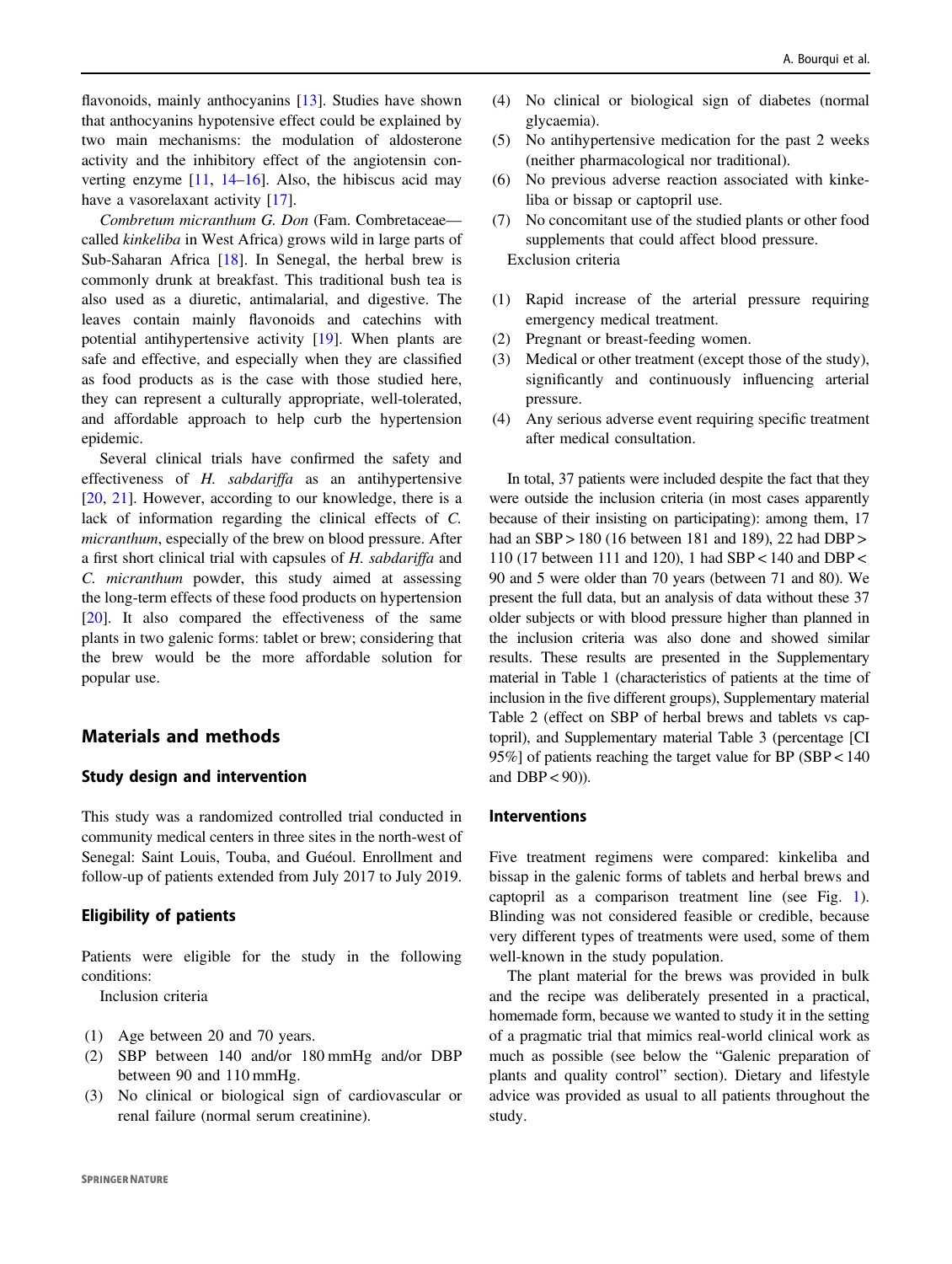<span id="page-2-0"></span>

Fig. 1 Mimicking real-world: when clinical response was insufficient the dosage was adjusted.

#### Randomization

Patients were included in the five different treatment groups according to "permuted-block randomization". The subjects were allocated to a treatment group in order of arrival to facilitate the procedures for the different health centers: the first to bissap tablet, the second to bissap brew, the third to kinkeliba tablet, the next to kinkeliba brew and the last to captopril. After five patients, the cycle started again. All centers applied the same block sequence. In each one, there was the same person who enrolled and assigned participants to the different treatments.

#### Measurement procedures

After inclusion, fixed measurements were planned after 1, 3, and 6 months. Patients were in fact seen once a month in an attempt to keep contact with them. During the consultations, blood pressure was measured with an automatic device (Omron M3 Comfort®, Tokyo, Japan), whose calibration had been checked with a Hg column device. At the first visit, blood pressure was measured on both arms after 5 min of rest. In case of discordances the measurements were repeated up to three times per arm (as described in international guidelines [\[3\]](#page-7-0)). The lowest BP value was used for inclusion. In subsequent visits the highest BP value was included in the records, in order to be conservative in outcome assessment.

Due to a lack of laboratory equipment in some dispensaries, additional blood parameters were measured only in a subset of the patients: in Touba, blood glucose (8.9%) and serum creatinine (6.4%); in Guéoul, blood glucose  $(70.6\%)$ , serum creatinine  $(78.3\%)$  and cholesterol  $(67.4\%)$ ; in Saint Louis, blood glucose (87.7%) and serum creatinine (71.4%) were measured.

# Galenic preparation of plants and quality control

All the plants for the herbal brews and tablets were cultivated and prepared with care by a women's cooperative near Kaffrine, also in Senegal. The whole process (harvesting, drying, and packing) was done in accordance with the principles of good harvesting practices and fair trade. The plants for the herbal brews were directly distributed to the different study centers; the plants for the tablets were sent to Switzerland. Therefore, the identification, as well as the absence, of microbial contamination, heavy metals, pesticides, and aflatoxins was verified in order to fulfill the quality requirements of the European Pharmacopeia 9.2. Every batch of plants was standardized according to the European recommendations. The tablets were produced by DIXA AG in St. Gallen under the name of Hibissap® containing 375 mg of compressed dried H. sabsariffa calyces powder and Mikeliba® containing 200 mg of compressed C. micranthum leaves powder.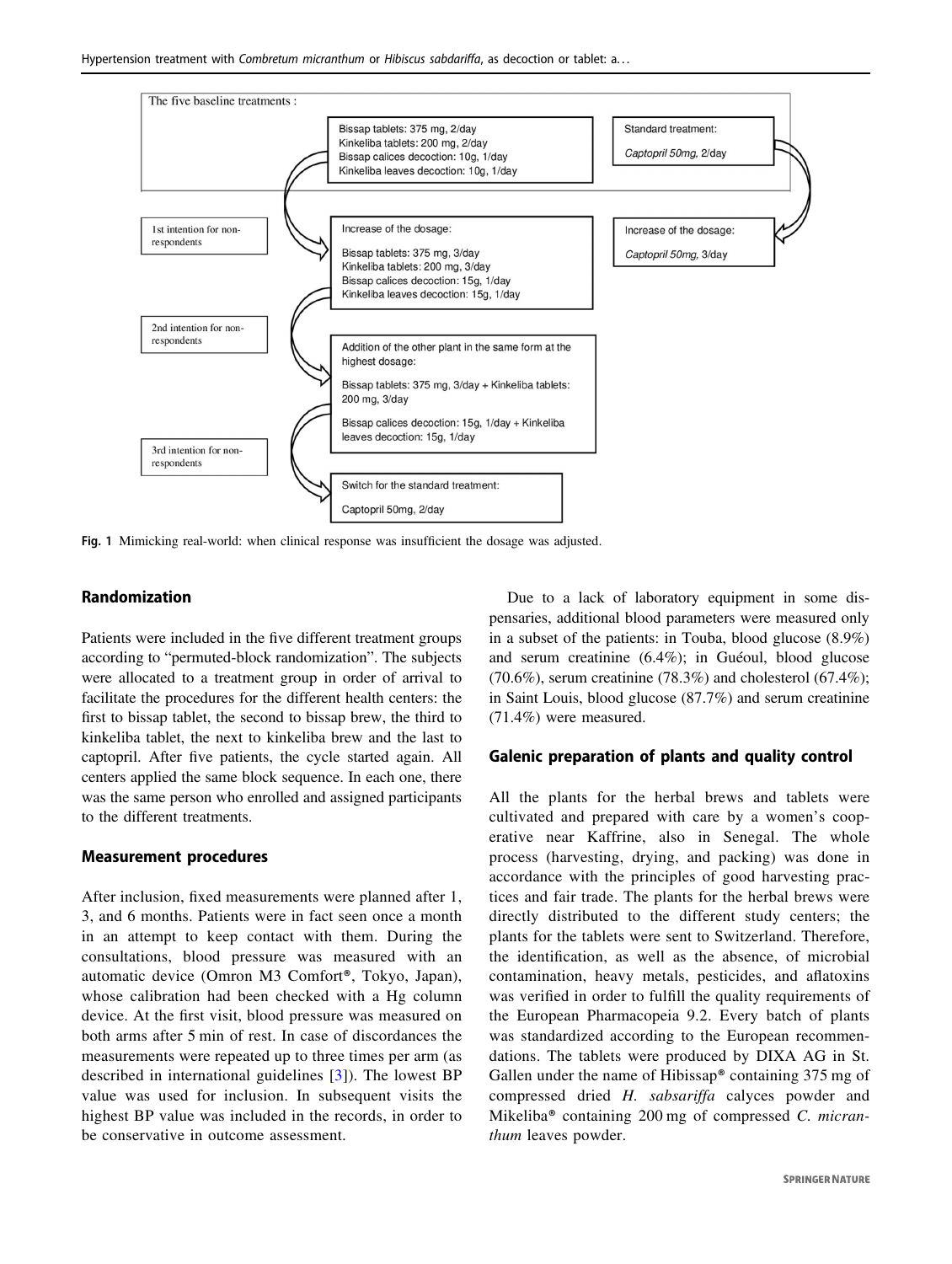Instructions for preparing the brews of kinkeliba and bissap were: one cup or handful  $(-10 g)$  filled with dried plant material to be dissolved and boiled for 20 min in 0.5 L of water. If patient response was insufficient, dosage could be increased during medical consultation, following the protocol, to  $15 g$  in  $1 L$  (see Fig. [1\)](#page-2-0).

#### Outcome measures

#### Primary outcome:

- (1) SBP and DBP at baseline and after 1, 3, and 6 months.
- (2) Blood pressure change after 1, 3, and 6 months, as compared to baseline.
- (3) Percentage of patients for whom the SBP change was clinically significant (defined as a decrease of at least 10 mmHg).

Secondary outcomes:

- (1) Proportion of patients in each treatment group reaching target blood pressure (≤140/90 mmHg) after 1, 3, and 6 months.
- (2) Adverse events (any new symptoms, with plausibility of a causal link) in the different groups.

# Ethical issues

The study was registered in the Pan-African clinical trial registry (registration number: PACTR201912921679091). Ethical clearance was obtained from the Senegalese Ministry of Health (Medical region of Saint Louis, authorization number 0076, March 2, 2017). After being informed of the study, all patients were asked to sign a written informed consent. All data were registered respecting anonymity; patients were identified, by a code made up of letters and numbers. An interim analysis was performed after 3 months to be sure that there was no ethical reason to interrupt the trial.

# Statistical analysis

Based on preliminary data, it was presumed to have an SBP decrease of 19 mmHg  $(\pm 12)$  with kinkeliba and bissap, versus a similar 19 mmHg  $(\pm 12)$  with captopril [\[20](#page-8-0)]. In order to have a study power of 80% for a delta of 10 mmHg (set noninferiority criterium, i.e., if the difference between SBP decreases in the plant group and in the control group is <10 mmHg, it is possible to conclude to noninferiority), and a one-sided  $\alpha$  error of 0.05, the required sample size was estimated to be at least 18 per group. Due to the expected high rate of attrition, a total of 220 patients were requested for inclusion.

Data were first registered in local treatment paper files. They were then transferred to Excel tables. The statistical analysis was performed with Epiinfo 7 and STATA 14. Data were analyzed along the "intention to treat" approach. We compared SBP means with the paired t-test. To test the noninferiority of mean SBP decrease in plant vs captopril groups, we used ANOVA or Kruskal–Wallis tests as appropriate. Chi-square and Fisher exact tests were used to compare proportions of clinically significant effect and the proportions of those having reached target BP values. All statistical tests were done with a significance level of 0.05.

# Results

A total of 219 patients were enrolled in the clinical trial. Baseline characteristics are presented in Table [1.](#page-4-0) The groups did not significantly differ along the measured parameters.

Within the 6 months follow-up, attrition rate was more than 50% in each treatment group; it occurred mostly before the third month of follow-up. The disparity in participants' numbers in treatment groups can be explained by the high rate of loss to follow-up. Given the context of the study, there were problems in some sites with the recall system set up to ensure adherence of the participants (see Fig. [2](#page-4-0)).

Baseline characteristics of those lost to follow-up did not differ from those attending; the same applies if we compare data after 1 month among patients who were or were not seen after 6 months. The statistical analysis supporting this statement can be found in the Supplementary material. According to local health professionals, the main reasons given for not attending at follow-up were traffic, heat, and lack of time.

#### Primary outcomes

Mean BP decreased significantly over the 6 months for the five treatments (see Fig. [3\)](#page-5-0).

Mean SBP reduction with different treatment approaches are presented in Table [2.](#page-5-0) The five treatment regimens are compared, then the galenic forms tablet and brew (with standard captopril treatment as control), and finally herbal drug strategy vs standard treatment.

Generally, BP was significantly lower during follow-up in all groups, as compared to baseline  $(p < 0.001$ , performed by paired t-test). The comparison between the different galenic forms showed a consistent trend toward better improvement with brews, although not statistically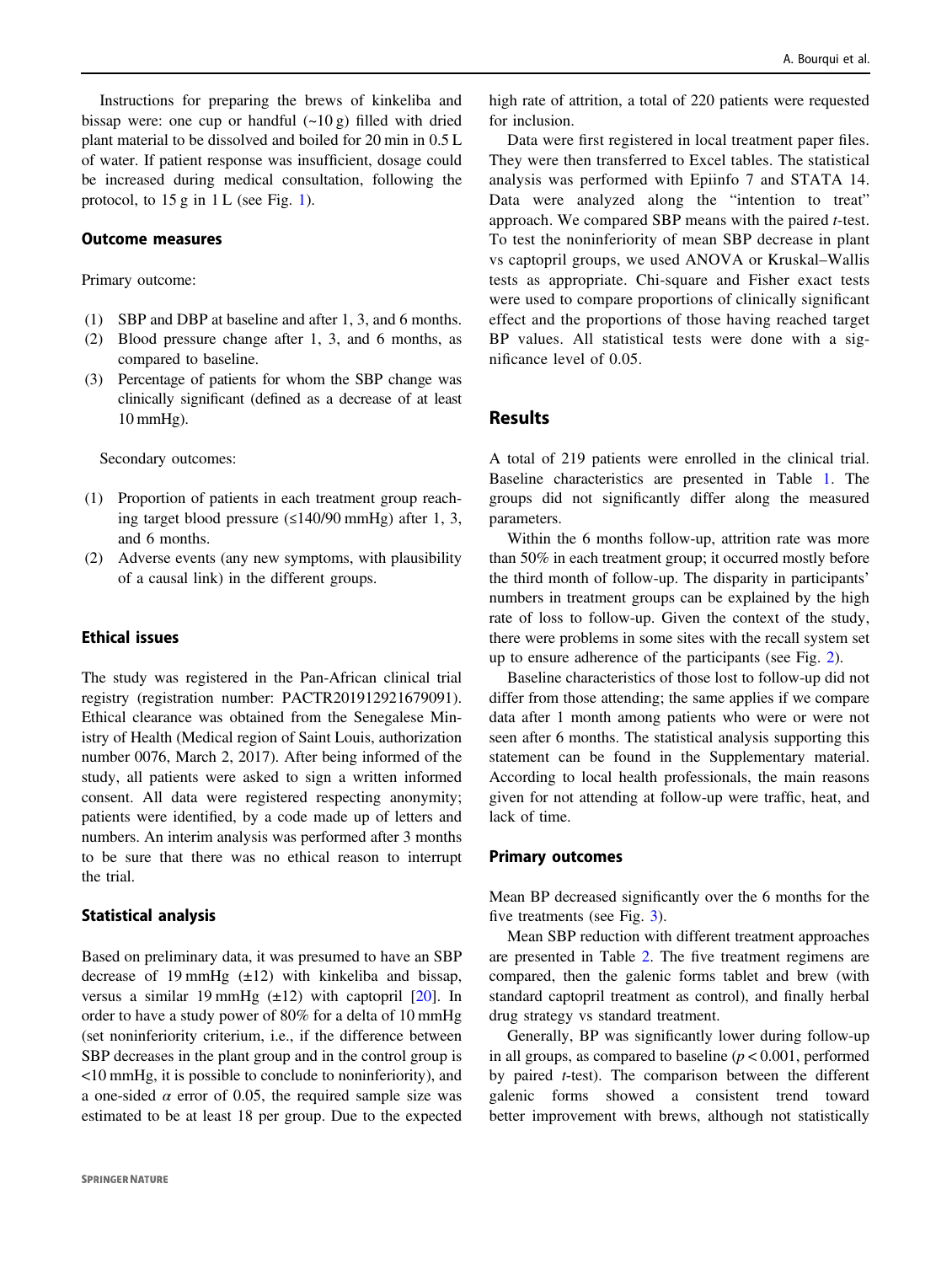|                          | Bissap tablet<br>Bissap brew<br>Kinkeliba tablet<br>Kinkeliba brew<br>Captopril |                  |                  |                    |                  |  |  |
|--------------------------|---------------------------------------------------------------------------------|------------------|------------------|--------------------|------------------|--|--|
|                          | $(n=51)$                                                                        | $(n=38)$         | $(n=49)$         | $(n = 44)$         | $(n=36)$         |  |  |
| Demographical parameters |                                                                                 |                  |                  |                    |                  |  |  |
| Age (years)              | $53.1(40-67)$                                                                   | 57.4 (40-80)     | $52.7(30-70)$    | 53.9 (36–70)       | $60.1(31-76)$    |  |  |
| Gender (female %)        | 76.00%                                                                          | 78.90%           | 81.60%           | 71.40%             | 57.60%           |  |  |
| <b>Sites</b>             |                                                                                 |                  |                  |                    |                  |  |  |
| Guéoul $(\%)$            | 35.30%                                                                          | 48.70%           | 41.70%           | 36.40%             | 51.30%           |  |  |
| Saint Louis $(\%)$       | 25.50%                                                                          | 20.50%           | 27.00%           | 20.40%             | 16.20%           |  |  |
| Touba $(\%)$             | 39.20%                                                                          | 30.80%           | 31.30%           | 43.20%             | 32.40%           |  |  |
| Blood pressure           |                                                                                 |                  |                  |                    |                  |  |  |
| $SBP$ (mmHg)             | $155.5(126-197)$                                                                | $158.1(133-189)$ | $157.3(131-188)$ | 159.9 (138-185)    | $162.0(135-189)$ |  |  |
| $DBP$ (mmHg)             | 98 (75-129)                                                                     | $97.8(68 - 118)$ | $100.4(75-130)$  | $97.9(62 - 114)$   | $99.7(77-125)$   |  |  |
| Blood parameters         |                                                                                 |                  |                  |                    |                  |  |  |
| Creatinine (mg/l)        | $11.4(7-12.3)$                                                                  | $10.5(7-12)$     | $10.5(7-14)$     | $11.8(8-16)$       | $12.1(5.4-13)$   |  |  |
| Glycemia $(g/l)$         | $1.0(0.72 - 1.33)$                                                              | $0.9(0.63-1.20)$ | $1.0(0.66-1.46)$ | $0.9(0.64 - 1.19)$ | $1.1(0.8-2.8)$   |  |  |
| $LDL$ $(g/l)$            | $1.1(0.3-2.0)$                                                                  | $1.0(0.2-1.5)$   | $1.2(0.7-1.7)$   | $1.0(0.3-1.7)$     | $0.8(0.3-1.2)$   |  |  |
| $HDL$ (g/l)              | $0.7(0.4-1.2)$                                                                  | $0.7(0.4-1.2)$   | $0.7(0.4-1.3)$   | $0.6(0.4-0.7)$     | $0.8(0.2-1.3)$   |  |  |
| Total cholesterol (g/l)  | $1.7(0.7-2.4)$                                                                  | $1.8(1.3-2.3)$   | $1.9(0.4-2.4)$   | $1.7(0.8-2.5)$     | $1.6(1.3-1.9)$   |  |  |
| Triglyceride (g/l)       | $0.6(0.3-0.9)$                                                                  | $0.4(0.2-0.6)$   | $0.6(0.2-1.1)$   | $0.5(0.3-0.9)$     | $0.4(0.2-0.6)$   |  |  |

<span id="page-4-0"></span>Table 1 Characteristics of patients at the time of inclusion in the five different groups.



Fig. 2 Patient flow: Distribution scheme for randomized patients.

significant. Kinkeliba had a similar effect as bissap. The proportion of patients reaching clinically significant effectiveness was similar across groups, in all of them between 65 and 75%. Finally, the test of noninferiority with a delta set at 10 mmHg, showed that plant products were noninferior to captopril  $(p < 0.001)$ .

#### Secondary outcomes

The proportion of patients who reached the target value for BP (SBP < 140 mmHg and DBP < 90 mmHg) at 1, 3, and 6 months was slightly higher with the plant group, although not statistically significant (see Table [3\)](#page-6-0).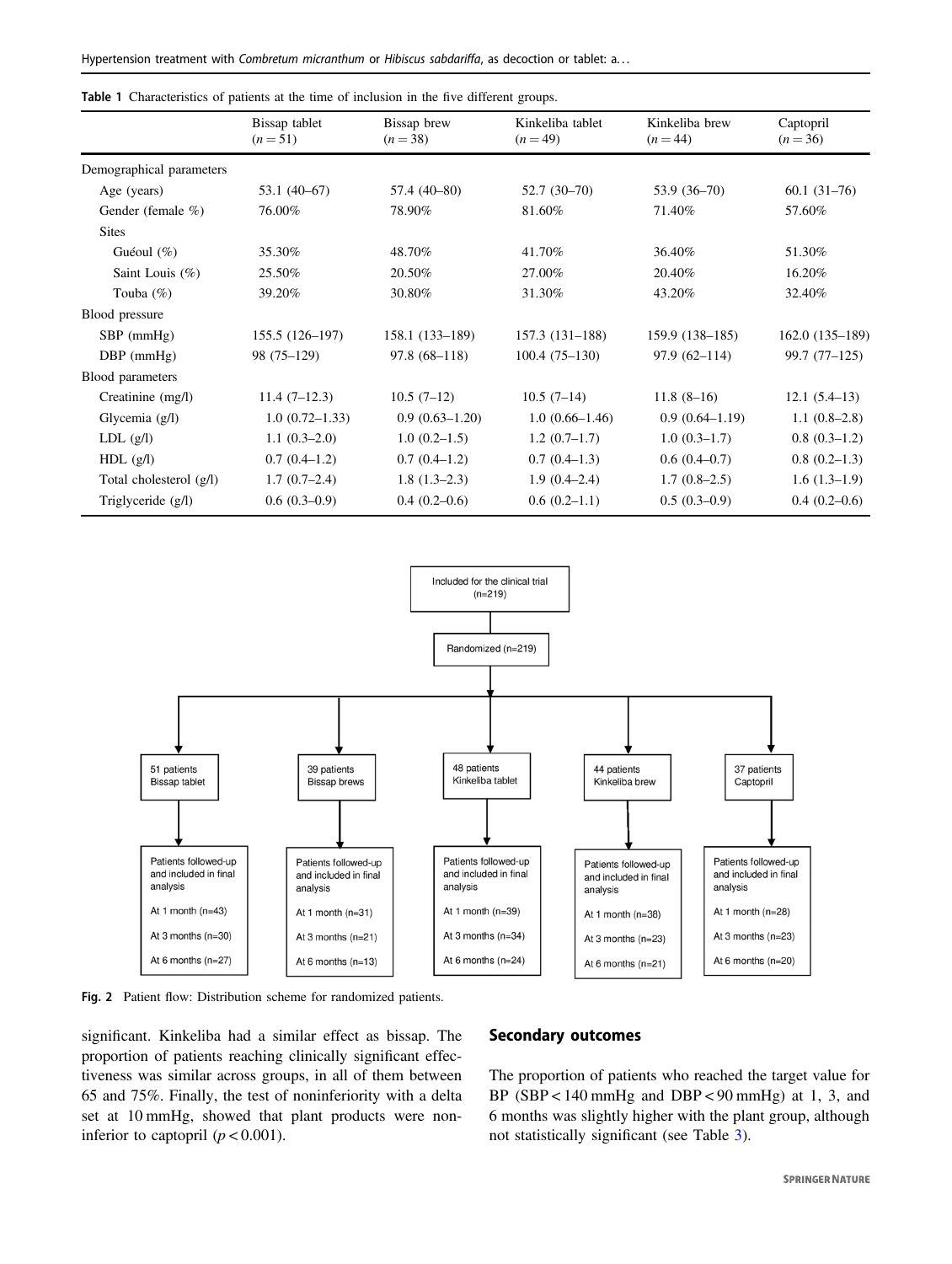6 months

<span id="page-5-0"></span>

#### **Systolic Blood Pressure over 6 months**

Fig. 3 Systolic and diastolic blood pressure in each treatment group over the 6 months follow-up.

1 month

Day  $0 =$  inclusion

|             | Bissap tablet    | Kinkeliba tablet | Bissap brew      | Kinkeliba brew   | Captopril        |
|-------------|------------------|------------------|------------------|------------------|------------------|
| At 1 month  | $-16.3 \pm 13.9$ | $-15.3 \pm 15.4$ | $-19.1 \pm 15.2$ | $-18.5 \pm 14.3$ | $-18.4 \pm 15.8$ |
| At 3 months | $-16.2 \pm 17.3$ | $-16.0 \pm 18.9$ | $-18.2 \pm 14.4$ | $-20.1 \pm 13.4$ | $-22.4 \pm 19.3$ |
| At 6 months | $-17.4 \pm 16.3$ | $-20.2 \pm 17.4$ | $-21.8 \pm 11.1$ | $-20.0 \pm 17.4$ | $-19.7 \pm 16.7$ |
|             | Tablet           |                  | <b>Brew</b>      |                  | Captopril        |
| At 1 month  | $-15.9 \pm 14.5$ |                  | $-18.8 \pm 14.6$ |                  | $-18.4 \pm 15.8$ |
| At 3 months | $-16.1 \pm 18.0$ |                  | $-19.2 \pm 13.8$ |                  | $-22.4 \pm 19.3$ |
| At 6 months | $-18.7 \pm 16.7$ |                  | $-20.7 \pm 15.1$ |                  | $-19.7 \pm 16.7$ |
|             | Plants           |                  |                  |                  | Captopril        |
| At 1 month  | $-17.2 \pm 14.6$ |                  |                  |                  | $-18.4 \pm 15.8$ |
| At 3 months | $-17.4 \pm 16.4$ |                  |                  |                  | $-22.4 \pm 19.3$ |
| At 6 months | $-19.5 \pm 16.1$ |                  |                  |                  | $-19.7 \pm 16.7$ |
|             |                  |                  |                  |                  |                  |

The compliance rate was estimated in two centers (in Guéoul and Saint Louis) based on the fact that patients were returning to consultation and asking for the exact amount theoretically necessary for the treatment material with perfect adherence. Among them, 85 patients were followed during 2 months and showed a compliance rate of 100%; the patients lost to follow-up were not taken into account.

About adverse effects, seven cases of abdominal pain were reported with bissap and three with kinkeliba. One patient using kinkeliba suffered from insomnia due to nocturia. All these symptoms were mild to moderate and transient. One patient had an allergic reaction attributed to

> the captopril. Some patients found the taste of the brew of kinkeliba and bissap too bitter or acidic and so, despite the medical advice not to do so, added sugar in their brews to improve the taste.

3 months

Due to insufficient therapeutic response, 39 patients increased the plant tablet dosage and 9 added the other plant in the same form at the highest dosage; among them 17 and 5 patients respectively reached the target values. A change of treatment was introduced in nine cases because of side effects or insufficient therapeutic response. Six patients switched from plants to captopril; their BP improved without reaching the target values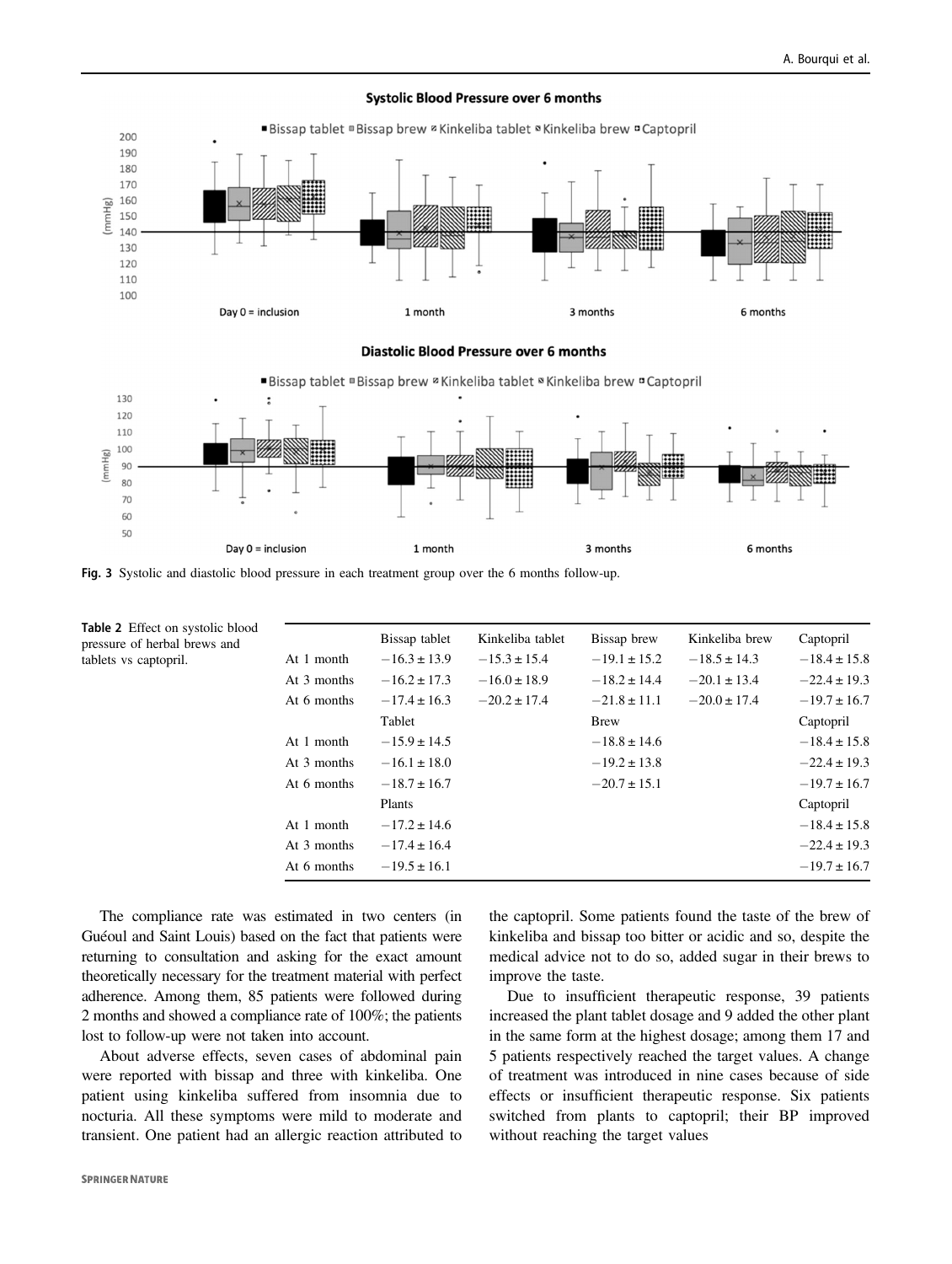<span id="page-6-0"></span>Hypertension treatment with Combretum micranthum or Hibiscus sabdariffa, as decoction or tablet: a...

Table 3 Percentage [CI 95%] of patients reaching the target value for BP (SBP < 140 and  $DBP < 90$ ).

|             | Bissap tablet                                                                      | Kinkeliba tablet | Bissap brew         | Kinkeliba brew                                                        | Captopril          |
|-------------|------------------------------------------------------------------------------------|------------------|---------------------|-----------------------------------------------------------------------|--------------------|
| At 1 month  |                                                                                    |                  |                     | 30.9 [17.6, 47.1] 23.1 [11.1, 39.3] 37.9 [20.7, 57.7] 36.8 [21.8, 54] | 17.9 [6.1, 36.9]   |
| At 3 months |                                                                                    |                  |                     | 30 [14.7, 49.4] 27.3 [13.3, 45.5] 26.3 [9.1, 51.2] 30.4 [13.2, 52.9]  | 26.1 [10.2, 48.4]  |
|             | At 6 months 51.8 [31.9, 71.2] 54.2 [32.8,74.4] 41.7 [15.2, 72.3] 47.6 [25.7, 70.2] |                  |                     |                                                                       | 40 [19.1, 63.9]    |
|             | Tablet                                                                             |                  | <b>Brew</b>         |                                                                       | Captopril          |
|             | At 1 month 27.2 [17.9, 38.2]                                                       |                  | 37.3 [25.8, 50]     |                                                                       | $17.9$ [6.1, 36.9] |
|             | At 3 months 28.6 [17.9, 41.3]                                                      |                  | 28.6 [15.7, 44.6]   |                                                                       | 26.1 [10.2, 48.4]  |
|             | At 6 months 52.9 [38.5, 67.1]                                                      |                  | $45.5$ [28.1, 63.6] |                                                                       | 40 [19.1, 63.9]    |
|             | Plants                                                                             |                  |                     |                                                                       | Captopril          |
|             | At 1 month 31.8 [24.4, 39.9]                                                       |                  |                     |                                                                       | 17.9 [6.1, 36.9]   |
|             | At 3 months 28.6 [10.2, 48.4]                                                      |                  |                     |                                                                       | 26.1 [10.2, 48.4]  |
| At 6 months | 50 [38.9, 61.1]                                                                    |                  |                     |                                                                       | 40 [19.1, 63.9]    |
|             |                                                                                    |                  |                     |                                                                       |                    |

Among the three sites of the study, similar results were registered during the first 3 months. At 6 months, a lower rate of patients reached the target values (10%) in Touba as compared to the other cities. The explanation provided for this was logistic problems having led to temporary treatment shortages.

# **Discussion**

#### **Outcomes**

To the best of our knowledge, this is the first comparative clinical study of H. sabdariffa and C. micranthum used in the form of tablets or as a brew in the management of mild to moderate hypertension over a long period. The observed antihypertensive effects of the standard treatment and the two plants were similar. Bissap and kinkeliba appear, at the doses utilized, as effective as captopril over 6 months.

Looking at two different galenic forms, there was a consistent trend toward more BP decrease with brews than with tablets. This could be explained by the hypothesis that the quantity of active substances absorbed via the brews was actually higher than with the tablets.

A reduction of 10 mmHg in SBP leads to a decrease of 13% in all-cause mortality [[22\]](#page-8-0). Therefore, the observed BP reduction in more than 65% of patients in our study is remarkable for its potential health impact. Also, the antihypertensive effectiveness was apparent from the first month of treatment and maintained during the whole 6 months' follow-up.

This study also confirmed the good tolerance of both brews and tablets of kinkeliba and bissap; only few cases of minor adverse effects were reported. Among them, the complaint related to stomach pains might be explained by the high amount of organic acids contained in H. sabdariffa [\[13](#page-7-0)].

#### Comparison with previous articles

Several previous studies demonstrated the effectiveness of H. sabdariffa calyx in reducing blood pressure [\[16](#page-7-0)]. Antihypertensive activity of hibiscus might be related to various synergistic mechanisms such as its diuretic effect and blockade of renin–angiotensin–aldosterone system [\[14](#page-7-0),[15\]](#page-7-0). Data on antihypertensive activity of C. micranthum are relatively scarce. Despite many phytochemical compounds with antioxidant and diuretic effects demonstrated in vitro [\[23](#page-8-0), [24\]](#page-8-0), few studies have looked at the clinical effectiveness of C. micranthum. One recent study found a significant decrease in systolic and DBP among patients treated with  $2 \times 190$  mg/day of C. *micranthum* during a 4 weeks [[20\]](#page-8-0).

The rate of patients normalizing their BP in that previous study was: bissap capsules (21%), kinkeliba capsules (37%), and ramipril (39%)—as compared to this study: bissap tablets (31%), kinkeliba tablets (23%), and captopril (18%) [\[20](#page-8-0)]. Regarding the bissap brew's activity, previous studies showed a similar SBP decrease  $(139.0 \pm 7.2)$  to  $123.4 \pm 12.1$ ) with 10 g of this plant daily [[11,](#page-7-0) [21](#page-8-0)]. These data are consistent with our results (158.1  $\pm$  14.7 to 140.6  $\pm$ 18.6). Relative to captopril, the results obtained were similar to the one found in the literature [\[25](#page-8-0)].

# Limitations

Although this study has an 80% power up to the 3 months' follow-up, the high rate of attrition and the simple testing methods chosen, given the risk of introducing misleading conclusions due to multiple testing and nonverifiable underlying assumptions, makes it advisable to interpret the results with appropriate caution. In addition, the lack of precise data related to the compliance rates limits the information on the potential ideal efficacy of the different treatments. The comparison between tablets and brews was interpreted based on the clinical results and did not take into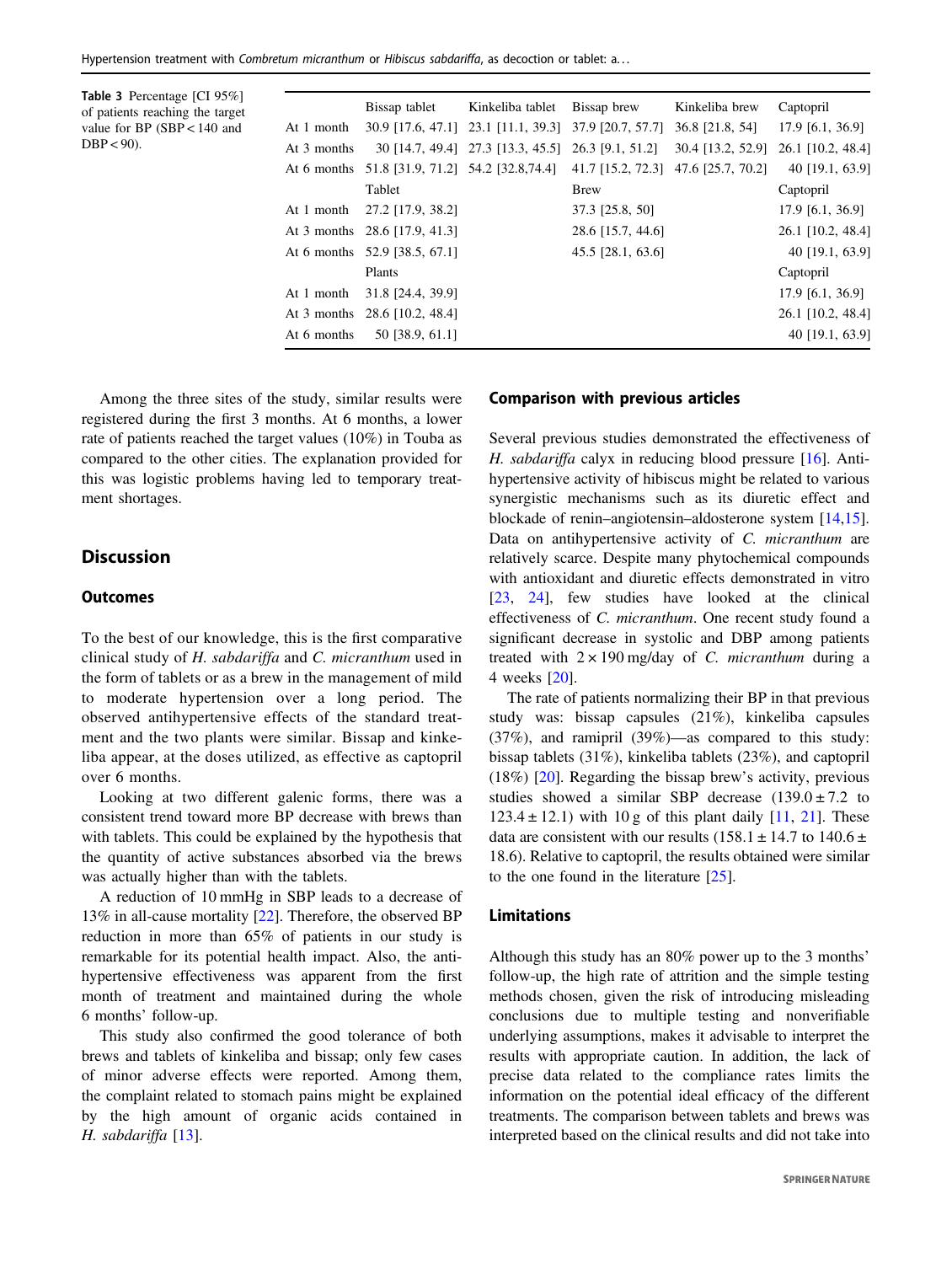<span id="page-7-0"></span>account the extraction factor and the other phytochemical properties of these two plants. Finally, because of the various hazards encountered in the field, the randomization (which could not be organized with allocation concealment) and follow-up were not optimal and could have induced some bias. For instance, it may be possible that, based on the conviction that standard, modern treatment is easier and/ or more effective, elderly males could have, in a few cases, wheedled their way from the assigned plant treatment into the standard treatment group.

# Conclusion

This study found that H. sabdariffa and C. Micranthum, used as tablets or brews, were as effective as the standard treatment captopril in the management of hypertension over a 6 months follow-up.

Given that the results with brews were at least as good as with tablets, it could be interesting to start recommending brews with a lower dosage (e.g., 3.75 g, as has already proven its effectiveness in a study in the United States [\[26](#page-8-0)]). In addition to tablets of bissap and kinkeliba, the diffusion of recommendations on proper usage of brews seems promising in providing affordable and well-tolerated tools to combat cardiovascular diseases.

It would also be interesting to pursue phytochemical and pharmacological research focused on the less well-known plant C. micranthum in order to have a better understanding of its antihypertensive mode of action.

# Summary table

- More than 65% of patients have reached the target blood pressure using Hibiscus sabdariffa and/or Combretum micranthum;
- Bissap and kinkeliba appear as effective as captopril over 6 months, and well-tolerated.
- Regarding plant preparation, results with decoctions were at least as good as with tablets

Acknowledgements The patients and the professional staff involved in this study, Medical authorities in Senegal, DIXA AG, Patrick Moneuse and Christiane Ruffieux for the statistical revision, Liesl Graz for English revision of the text.

# Compliance with ethical standards

Conflict of interest In the future, we hope to raise money for further research on widely accessible health care solutions based on a sharedbenefits agreement for the sale of hibiscus tablets for those patients who prefer not to have to prepare their brew every day.

Publisher's note Springer Nature remains neutral with regard to jurisdictional claims in published maps and institutional affiliations.

# References

- 1. de la Sierra A. New American and European hypertension guidelines, reconciling the differences. Cardiol Ther. 2019;8:157–66.
- 2. World Health Organization. Hypertension. 2019. [https://www.](https://www.who.int/westernpacific/health-topics/hypertension) who.int/westernpacifi[c/health-topics/hypertension](https://www.who.int/westernpacific/health-topics/hypertension).
- 3. Williams B, Mancia G, Spiering W, Agabiti Rosei E, Azizi M, Burnier M, et al. ESC/ESH Guidelines for the management of arterial hypertension. Eur Heart J. 2018;39:3021–104.
- 4. World Health Organization. A global brief on hypertension. 2013. [https://www.who.int/cardiovascular\\_diseases/publications/global\\_](https://www.who.int/cardiovascular_diseases/publications/global_brief_hypertension/en/) [brief\\_hypertension/en/.](https://www.who.int/cardiovascular_diseases/publications/global_brief_hypertension/en/)
- 5. Arima H, Barzi F, Chalmers J. Mortality patterns in hypertension. J Hypertens. 2011;29:S3–7.
- 6. Dalal S, Beunza JJ, Volmink J, Adebamowo C, Bajunirwe F, Njelekela M, et al. Non-communicable diseases in sub-Saharan Africa: what we know now. Int J Epidemiol. 2011;40:885–901.
- 7. Singh S, Gupta SK, Sabir G, Gupta MK, Seth PK. A database for anti-diabetic plants with clinical/experimental trials. Bioinformation. 2009;4:263–8.
- 8. James PB, Wardle J, Steel A, Adams J. Traditional, complementary and alternative medicine use in Sub-Saharan Africa: a systematic review. BMJ Glob Health. 2018;3:e000895.
- 9. Ekor M. The growing use of herbal medicines: issues relating to adverse reactions and challenges in monitoring safety. Front Pharmacol. 2014;10:4. [https://www.ncbi.nlm.nih.gov/pmc/a](https://www.ncbi.nlm.nih.gov/pmc/articles/PMC3887317/) [rticles/PMC3887317/](https://www.ncbi.nlm.nih.gov/pmc/articles/PMC3887317/).
- 10. Lucie AT, Emile AC, Dogo S, Valentin K, Mbacke S. Medicinal plants used in some rural districts in Senegal (West Africa). Am-Eurasian J Sustain Agric. 2012;6:325–32.
- 11. Herrera-Arellano A, Flores-Romero S, Chávez-Soto MA, Tortoriello J. Effectiveness and tolerability of a standardized extract from Hibiscus sabdariffa in patients with mild to moderate hypertension: a controlled and randomized clinical trial. Phytomedicine. 2004;11:375–82.
- 12. Da-Costa-Rocha I, Bonnlaender B, Sievers H, Pischel I, Heinrich M. Hibiscus sabdariffa L.—a phytochemical and pharmacological review. Food Chem. 2014;165:424–43.
- 13. Riaz G, Chopra R. A review on phytochemistry and therapeutic uses of Hibiscus sabdariffa L. Biomed Pharmacother. 2018;102:575–86.
- 14. Ojeda D, Jiménez-Ferrer E, Zamilpa A, Herrera-Arellano A, Tortoriello J, Alvarez L. Inhibition of angiotensin convertin enzyme (ACE) activity by the anthocyanins delphinidin- and cyanidin-3-O-sambubiosides from Hibiscus sabdariffa. J Ethnopharmacol. 2010;127:7–10.
- 15. Jiménez-Ferrer E, Alarcón-Alonso J, Aguilar-Rojas A, Zamilpa A, Jiménez-Ferrer CI, Tortoriello J, et al. Diuretic effect of compounds from Hibiscus sabdariffa by modulation of the aldosterone activity. Planta Med. 2012;78:1893–8.
- 16. Hopkins AL, Lamm MG, Funk JL, Ritenbaugh C. Hibiscus sabdariffa L. in the treatment of hypertension and hyperlipidemia: a comprehensive review of animal and human studies. Fitoterapia. 2013;85:84–94.
- 17. Zheoat AM, Gray AI, Igoli JO, Ferro VA, Drummond RM. Hibiscus acid from Hibiscus sabdariffa (Malvaceae) has a vasorelaxant effect on the rat aorta. Fitoterapia. 2019;134:5–13.
- 18. de Morais Lima GR, de Sales IRP, Caldas Filho MRD, de Jesus NZT, de Sousa Falcão H, Barbosa-Filho JM, et al. Bioactivities of the genus Combretum (Combretaceae): a review. Molecules. 2012;17:9142–206.